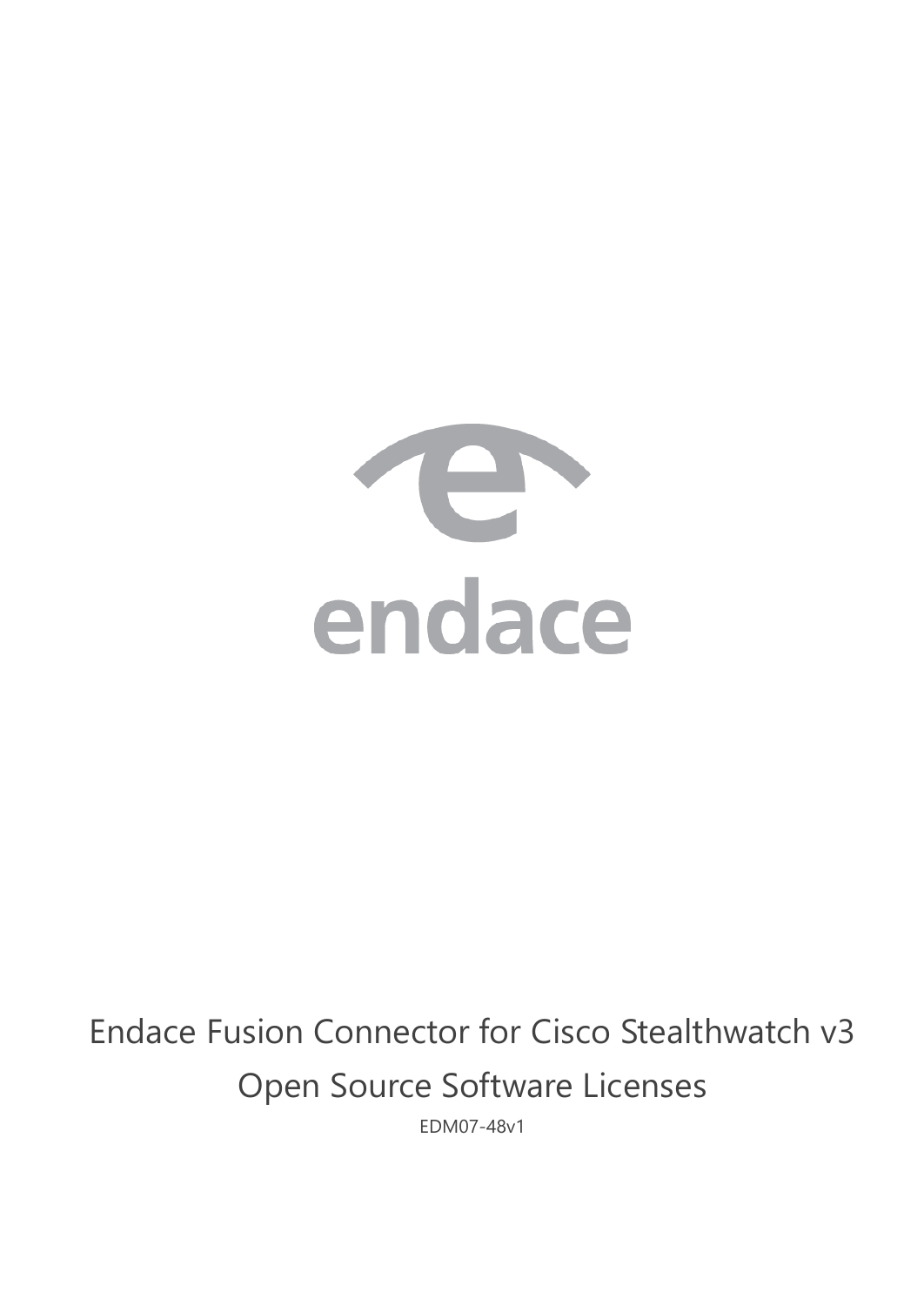#### **Website**

www.endace.com

#### © Endace Technology Limited 2022, All Rights Reserved.

No part of this document may be reproduced, published or transmitted in any manner without the express written consent of Endace Technology Limited.

Endace™, the Endace logo™, DAG™ and Provenance™ are registered trademarks in New Zealand and/or other countries of Endace Technology Limited. Other trademarks used may be the property of their respective holders.

Use of the Endace products described in this document is subject to the Endace Terms of Trade and the Endace End User License Agreement (EULA).

#### Disclaimer

This document is provided on an "AS IS, WITHOUT WARRANTIES OR CONDITIONS OF ANY KIND" basis, including (without limitation) any warranties or conditions as to accuracy, non-infringement, merchantability or fitness or a particular purpose. The documentation is subject to change without notice.

In no event shall Endace Technology Limited or any of its related or affiliated companies be liable for damages, losses (direct or indirect) or costs incurred as a result of the use of this documentation or any inaccuracies or errors contained in the documentation, and use of the documentation is at your own risk.

This document, or any part thereof, may not be copied, modified or distributed without the express written authorization of Endace Technology Limited and may be used only in connection with Endace Technology Limited products and services.

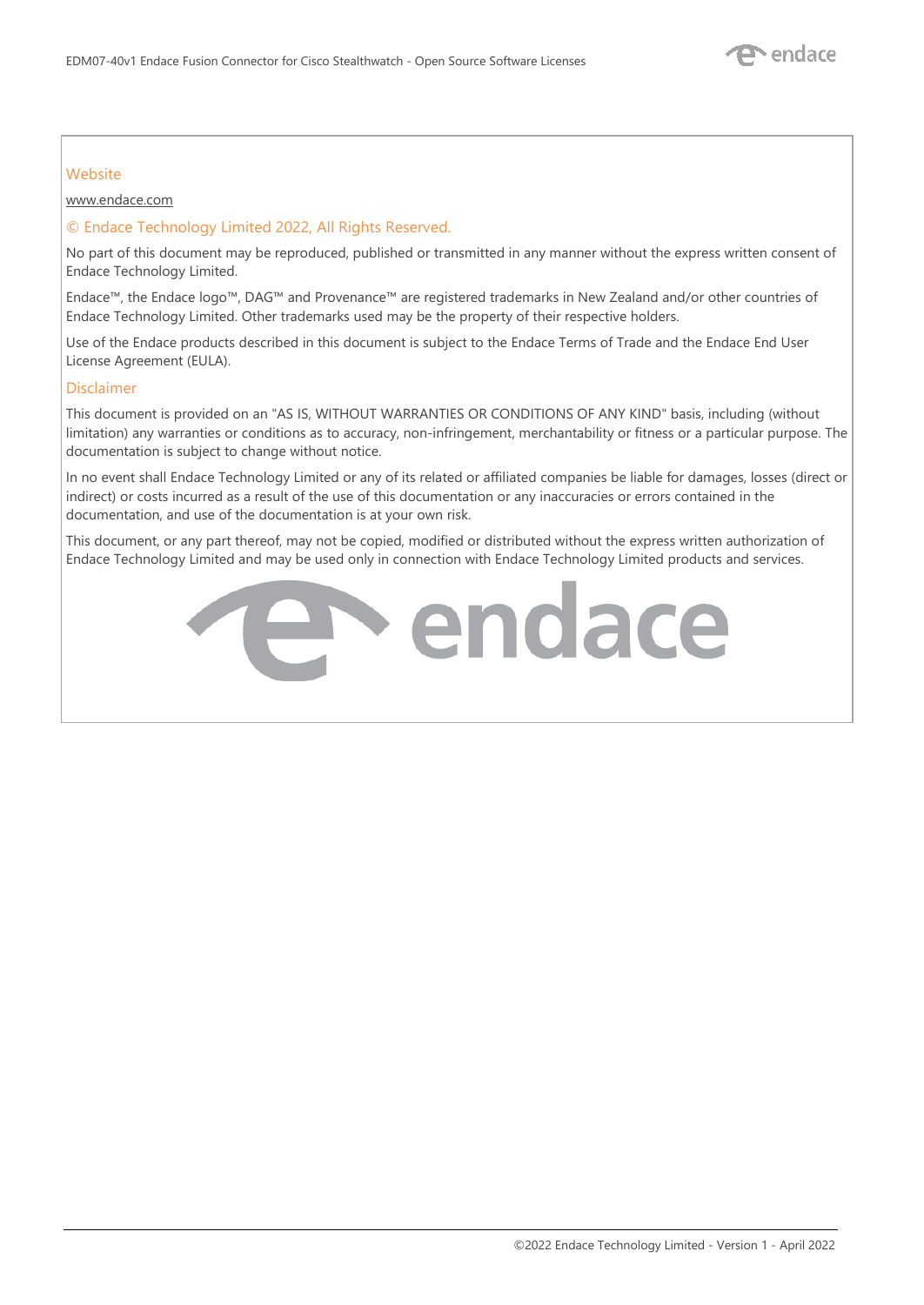### Endace Software Components

This work is licensed under the *MIT license.* 

### **MIT license**

Copyright 2019 to 2022 Endace Technology Limited

LEGAL NOTICE: This source code:

a) is copyright (C) to Endace Technology Limited or any of its related or affiliated companies, a New Zealand company, and its suppliers and licensors ("Endace"), 2019 to 2022. All rights reserved (except as provided in the license terms referred to in clause (b) below); and

b) is licensed to you on the terms of the MIT license, detailed below.

Permission is hereby granted, free of charge, to any person obtaining a copy of this software and associated documentation files (the "Software"), to deal in the Software without restriction, including without limitation the rights to use, copy, modify, merge, publish, distribute, sublicense, and/or sell copies of the Software, and to permit persons to whom the Software is furnished to do so, subject to the following conditions:

The above copyright notice and this permission notice shall be included in all copies or substantial portions of the Software.

THE SOFTWARE IS PROVIDED "AS IS", WITHOUT WARRANTY OF ANY KIND, EXPRESS OR IMPLIED, INCLUDING BUT NOT LIMITED TO THE WARRANTIES OF MERCHANTABILITY, FITNESS FOR A PARTICULAR PURPOSE AND NONINFRINGEMENT. IN NO EVENT SHALL THE AUTHORS OR COPYRIGHT HOLDERS BE LIABLE FOR ANY CLAIM, DAMAGES OR OTHER LIABILITY, WHETHER IN AN ACTION OF CONTRACT, TORT OR OTHERWISE, ARISING FROM, OUT OF OR IN CONNECTION WITH THE SOFTWARE OR THE USE OR OTHER DEALINGS IN THE SOFTWARE.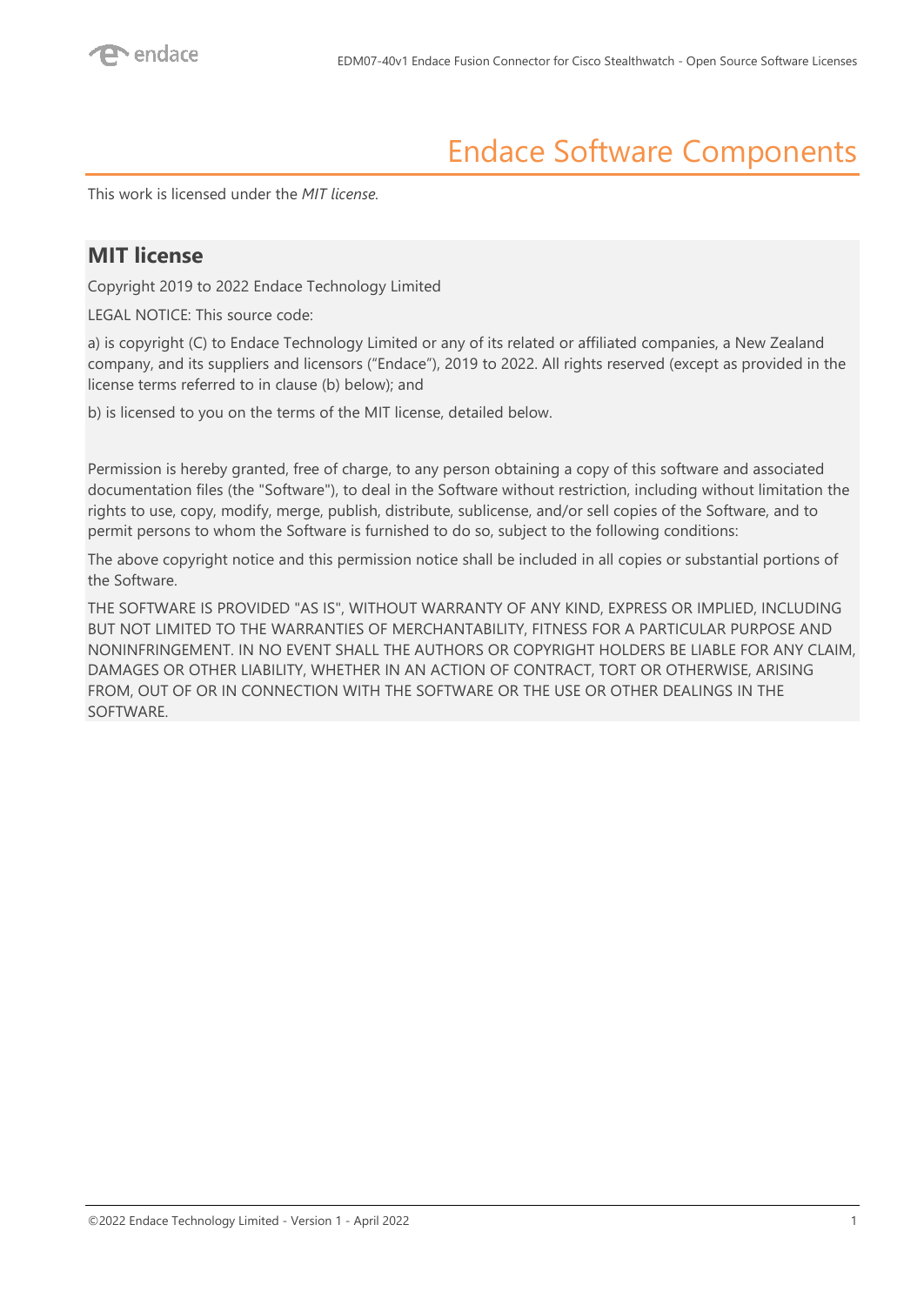### Open Source Projects/Libraries

This document lists the Open Source projects/libraries that may be used in conjunction with the accompanying software release. It includes a copy of the license terms and conditions as derived from the applicable license texts.

There are no additional Open Source projects/libraries added by Endace with the Endace Fusion Connector.

For further information, contact Endace Support at [support@endace.com.](mailto:support@endace.com)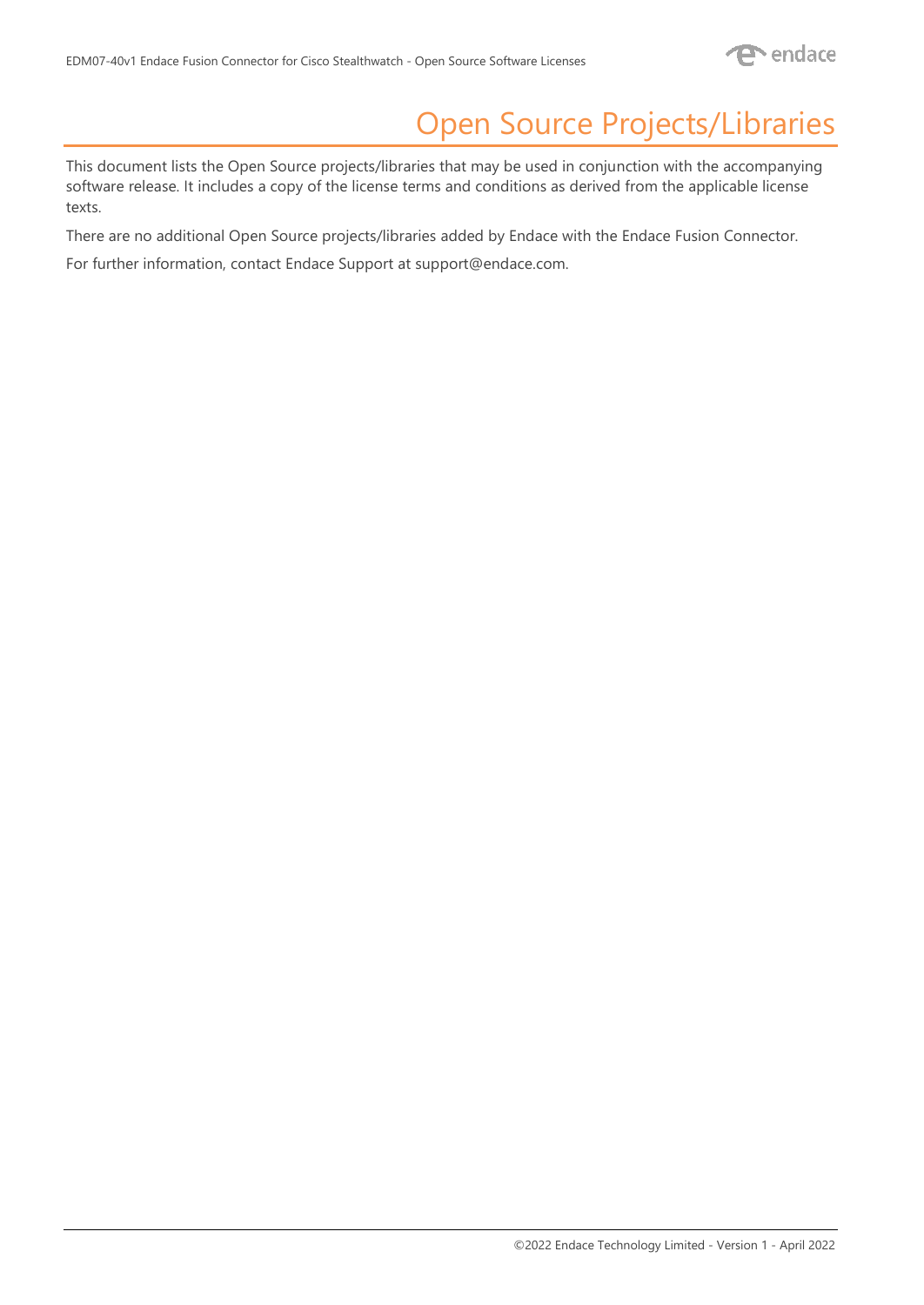## Version History

| <b>Version</b> | <b>Date</b>        | <b>Comments</b> |
|----------------|--------------------|-----------------|
|                | Arril 2022<br>LULL | First release   |